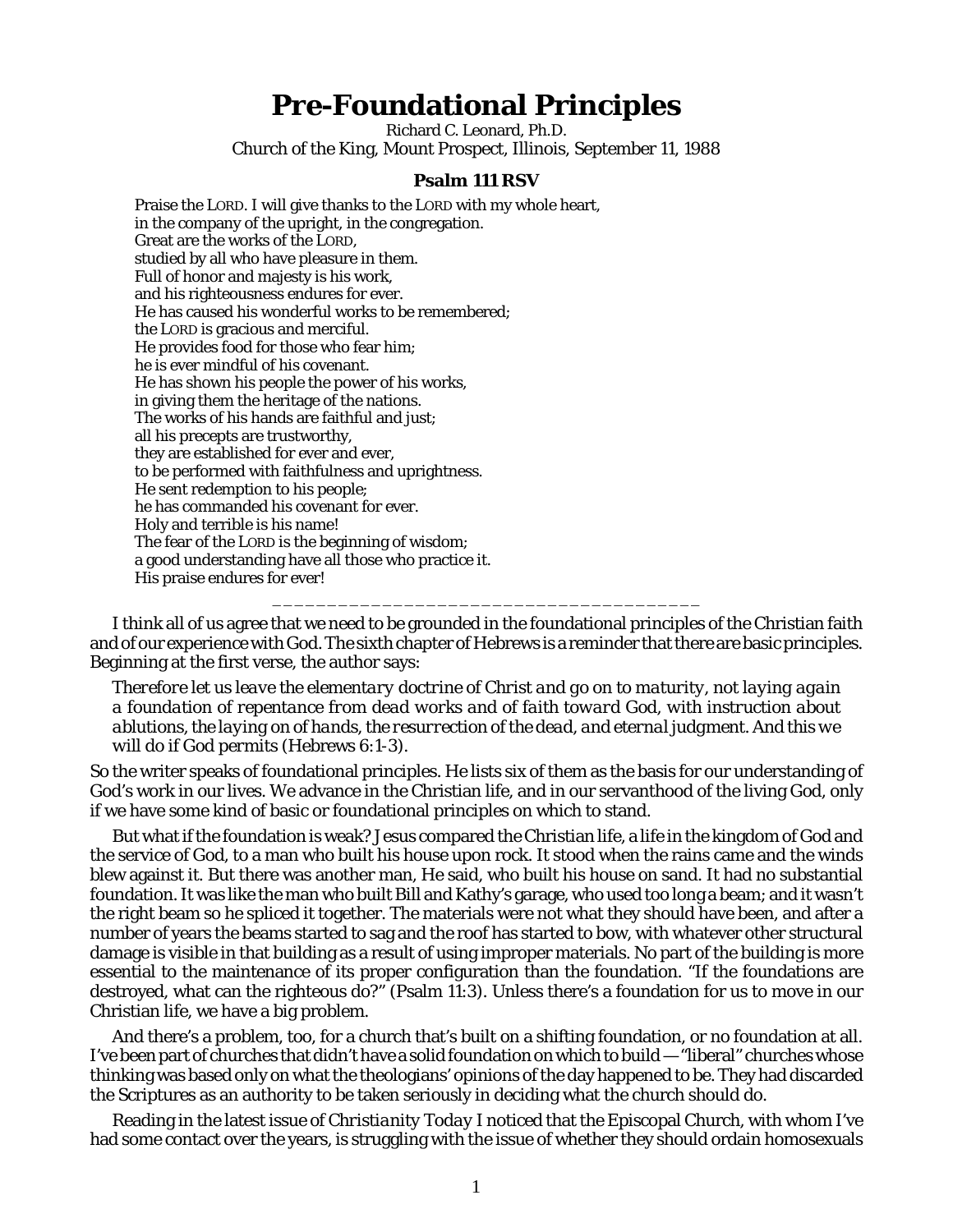to be priests or ministers. If the foundation were the Scriptures the answer to that question would be plain. But, because the foundation has eroded, one person's opinion is as good as the next. That's the danger we encounter without the proper foundation.

Let's not point the finger, though, at liberal churches only. The same phenomenon can be found at the other end of the spectrum, in charismatic churches — churches that supposedly move with the Spirit, but which have neglected the need for a solid foundation of scriptural truth. What passes for the move of the Spirit is only the fancy of some leader who has gathered people to himself and forced them into believing he's the channel of the knowledge of the will of God. So, in either case, we encounter a shifting or insubstantial foundation and a church that is cast adrift. When we're talking about foundations, we're talking about solid doctrine grounded in Scripture. We can't ignore doctrine, because without it we drift. Without it, the house comes down, the beam sags. Without solid scriptural teaching we're not going to do what God has called us to do and to be, as His worshipers and His servants.

The Letter to the Hebrews refers to foundational principles, yet in the Scriptures we find a phrase, occurring in a number of places, "*before the foundation* of the world." When I studied this phrase and its implications in the various places where it's found in the Bible, I discovered that there are not only foundational principles but there are *pre-foundational principles*. Some principles are built into the structure of God's eternal plan to such a degree that we might speak of them as principles established before the foundation of the world. Of course, these pre-foundational principles are not inconsistent with the foundational principles. They really are foundational principles, viewed in another way. But we need to review these pre-foundational, or absolutely basic, principles upon which we stand as a church body. They're the principles upon which any worshiping Christian must really stand.

Let's examine, then, three groups of Bible texts that refer to the pre-foundational principles. The first group speaks of God the Father and God the Son before the foundation of the world, and of God's glory before the foundation. We don't have to open our Bible beyond the first page before we discover such a pre-foundational principle: "In the beginning God created the heavens and the earth" (Genesis 1:1). No principle of our Christian life is more basic than the reality of God — His existence and His work of creation. That may seem self-evident, yet it's surprising how little you will hear this brought out in the doctrinal teaching of many churches. Isn't one of the basic questions whether or not God can be known as existing, being real, being the Creator? Indeed, the whole philosophy of our culture has been erected on another foundation: the premise that God is irrelevant, and that evolution, through time and chance, is the foundation for all that we see about us in the universe. This is the viewpoint of our educational system, our media, and all those who shape public opinion. Yet Scripture says, "in the beginning – God."

Let's look at some texts that bring this out. I refer you, first, to Psalm 90:1-2: "LORD, thou hast been our dwelling place in all generations. Before the mountains were brought forth, or ever thou hadst formed the earth and the world, from everlasting to everlasting thou art God." God is from everlasting to everlasting; He is before all things and He is after all things. The thought is echoed in Psalm 102:25: "Of old thou didst lay the foundation of the earth, and the heavens are the work of thy hands." In the beginning, God; and in the end, God. Even the heavens will wear out, like an old piece of clothing that you put in a bag for the Amvets or the Purple Heart Veterans to pick up, or try to palm off on somebody for fifty cents at your next garage sale. The heavens will wear out, but God will endure forever: "I am He, I am the first, and I am the last. My hand laid the foundation of the earth, and my right hand spread out the heavens; when I call to them, they stand forth together" (Isaiah 48:12-13).

Before the foundation of the earth, God is. The pre-existence of God is evident in creation, as Paul says in Romans, chapter 1. The fact of God's reality is evident in what He has made; because *things are* we know that *God is* (Romans 1:20). But it's not only the pre-existence of God the Father and Creator to which the Bible attests. Another book in the New Testament, opens with the same phrase as Genesis, chapter 1. The Gospel According to John begins this way: "In the beginning was the Word, and the Word was with God, and the Word was God. He was in the beginning with God; all things were made through him, and without him was not anything made that was made (John 1:1-3). God the Son is also there before the foundation of all things, and the Scriptures bring this out in a number of places. I refer you to Colossians, chapter 1:

*He is the image of the invisible God, the first-born of all creation; for in him all things were created, in heaven and on earth, visible and invisible, whether thrones or dominions or principalities or*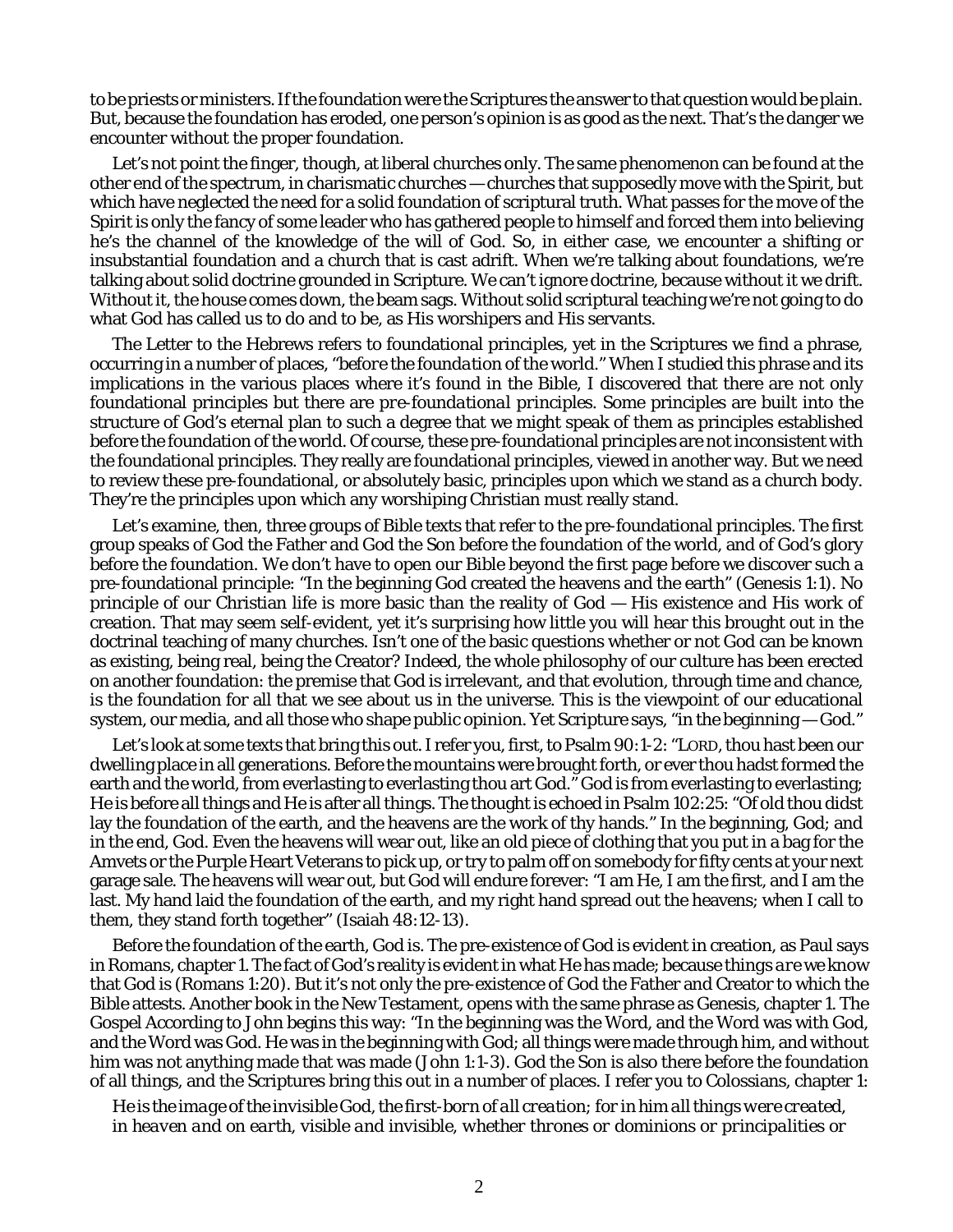## *authorities — all things were created through him and for him. He is before all things, and in him all things hold together* (Colossians 1:15-17).

There is no separation between God the Creator as Father, and God the Creator as Son. They are One, and the Son is before all things as well as the Father.

Consider some other Scripture passages. Peter states, "He was destined before the foundation of the world but was made manifest at the end of the times for your sake. Through him you have confidence in God, who raised him from the dead and gave him glory, so that your faith and hope are in God" (1 Peter 1:20-21). Christ was foreknown before the foundation of the world but appeared, as Paul says in Galatians, at the right time: "But when the time had fully come, God sent forth his Son, born of woman, born under the law, to redeem those who were under the law, so that we might receive adoption as sons" (Galatians 4:4-5). Jesus, when he prayed to the father before His arrest in what we call the "great high priestly prayer," prayed with these words: "Father, I desire that they also, whom thou hast given me [Jesus' disciples], may be with me where I am, to behold my glory which thou hast given me in thy love for me before the foundation of the world" (John 17:24).

Within the being of God — Father, Son and Holy Spirit — before the foundation of the world, and before anything had come into existence, there is a *communication*. Within the being of God there is a love between the Father, the Son and the Holy Spirit. And this love, and communication, and fellowship are, in fact, what resulted in the creation. For the creation itself is nothing other than the expression of God's love through the Spirit and through the Son, that things should be. We're not going to explore that thought in detail, but simply leave it at that. The creation of the world and, indeed, the redemption of the world  $$ being brought back from sin and separation from God at the price of Jesus' blood — are the result of the love of God within His own being before the foundation of the world! So Jesus Christ, when He speaks in the Revelation, says, "I am the Alpha and the Omega, the first and the last, the beginning and the end" (Revelation 22:13). Thus we have this pre-foundational principle of God and His glory, the Father and the Son, before all things. The first principle is *God*.

What's our response when we hear a truth like this, and come to understand who God is? There's obviously only one response, and that response has to be *worship* — the acknowledgment of God as the Creator, the acknowledgment of the Father as Him who upholds all things, and of the Son to whom and through whom and in whom are all things. That is what we call worship: the acknowledgment of God's being and greatness and majesty and glory. Therefore we are, first of all, a *worshiping church*, because no other human activity can so well bring out the foundational nature of God's existence as can worship: serving Him, giving Him honor and praise, declaring His glory and His majesty.

There can't be any compromise with this principle. We have to learn how to meet with God face to face, to behold Him, to celebrate His presence and His being. We have to learn how to let it be so, in our assembly, that — as Psalm 50 says — "out of Zion, the perfection of beauty, God shines forth." The radiance of God must come forth in the midst of His people as an act of worship. The Psalmist cries, "Send out thy light and thy truth; let them lead me, let them bring me to thy holy hill and to thy dwelling!" — in other words, to Zion. Then he says, "I will go to the altar of God, to God my exceeding joy; and I will praise thee with the lyre, O God, my God" (Psalm 43:3). Worship can't be passed off as an afterthought.

There are churches that function that way, though. Some churches function around fellowship. Others function around a message and a preacher and a pulpit; they tack on a few preliminaries — a couple of songs, a first and last verse of this and a first and last verse of that — and call it worship. Friends, that can't be! That doesn't express the foundational principle, "He is before all things." We have to be, first of all, a worshiping church, with worship at the heart of our purpose.

There's a second group of texts we must explore, texts that speak about the Word of God before the foundation of the world — God's declared purpose, His expression of Himself through words and ideas. I refer you to Proverbs chapter 8, which speaks about the wisdom of God:

*The LORD created me at the beginning of his work, the first of his acts of old. Ages ago I was set up, at the first, before the beginning of the earth. When there were no depths I was brought forth, when there were no springs abounding with water. Before the mountains had been shaped, before the hills, I was brought forth; before he had made the earth with its fields, or the first of the dust of the world. When he established the heavens, I was there, when he drew a circle on the face of the*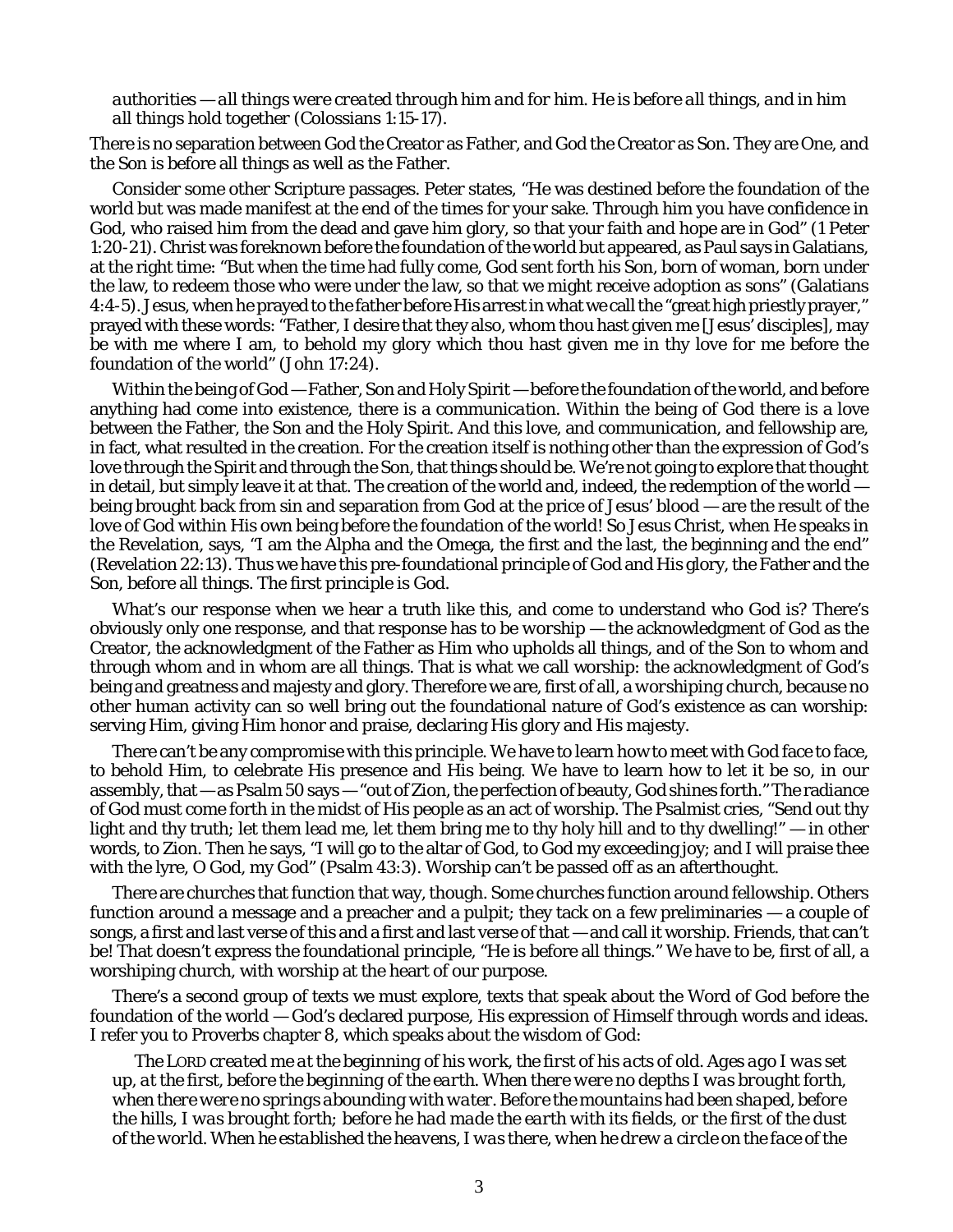*deep, when he made firm the skies above, when he established the fountains of the deep, when he assigned to the sea its limit, so that the waters might not transgress his command, when he marked out the foundations of the earth, then I was beside him, like a master workman . . . (Proverbs 8:22- 30)*.

In 1 Corinthians 2:7 Paul also speaks of wisdom, "a secret and hidden wisdom of God, which God decreed before the ages for our glorification." Here is the pre-foundational wisdom of God, a body of knowledge that concerns Him and which we call that the Word of God. We can see, in other Scriptures passages, that the word of God is everlasting. Consider Isaiah 40:8: "The grass withers, the flower fades; but the word of our God will stand for ever." The same thought comes up in Psalm 119:89: "For ever, O LORD, thy word is firmly fixed in the heavens." Jesus declared, "Heaven and earth will pass away, but my words will not pass away" (Matthew 24:35).

So we see that the Scriptures speak not only of God before the foundation, in His glory and in the love between the Father and the Son, but also the of God's wisdom before the foundation of the world. They speak of the eternity of God's Word that will not pass away. God's Word is the extension of His presence, just as our word is the extension of our presence. We can make our presence felt in a remote place by sending our word to that place by letter, by telephone, through the Internet or other media. We can make our word the projection of our presence right in our own immediate environment. That's how God is. His Word is the extension of His presence, and when it comes to us we know He is here. And His Word, like God Himself, is before the foundation.

Scripture is God's written Word, the expression of His purpose, His promise and His description of human life. But there is also the incarnate Word, Jesus Christ. They go together; the written Word directs us to the incarnate Word. The word of Scripture directs us to Him who is the Word made flesh, who was in the beginning and through whom all things were made. The written Word directs us to Christ, and this written Word is given through the Spirit. 2 Peter 1:20-21 is an expression of this thought: "First of all you must understand this, that no prophecy of scripture is a matter of one's own interpretation, because no prophecy ever came by the impulse of man, but men moved by the Holy Spirit spoke from God." So when we speak of the Word of God we're speaking of the activity of the Holy Spirit, revealing the purpose of God. And wisdom and truth, as the Apostle Paul says in 1 Corinthians 2:9-10, comes from the Spirit:

*But we impart a secret and hidden wisdom of God, which God decreed before the ages for our glorification. None of the rulers of this age understood this; for if they had, they would not have crucified the Lord of glory. But, as it is written, "What no eye has seen, nor ear heard, nor the heart of man conceived, what God has prepared for those who love him," God has revealed to us through the Spirit. For the Spirit searches everything, even the depths of God.*

No eye has seen it, no ear has heard it, the heart of man hasn't conceived it — but God has revealed it by the Spirit: the body of truth that partakes of the mind of God and reveals Him to us.

What's our response to the second pre-foundational principle, the Word of God and His wisdom before the foundation of the world? Obviously, our response has to be to take the Word of God seriously — to study it and teach it and seek to order our lives by it. Therefore we are not only a worshiping church but also a *teaching church*. Our primary path is that of a worshiping church, but our walk has to be balanced by the fact that it's the Scriptures that teach us *who* we worship, and *how* we worship Him.

We can't ignore the whole counsel of God. And it will be the Scriptures themselves that we study and teach — not somebody's charts or study Bible notes, and not the doctrinal overlay of a denominational tradition. We need the boldness to see what God really teaches through the Scriptures. Nothing can take the place of an honest investigation into what the writers of Scripture, moved upon by the Holy Spirit, intended to say. We must be willing to make the effort of intense study involving, perhaps, even an acquaintance with the original languages, Hebrew and Greek. Such is the importance of being able to accurately handle the Word of God.

We have, then, God's glory before the foundation and God's Word before the foundation. But there is a group of texts that speak of another reality: *God's people* before the foundation of the world. This is a the third pre-foundational principle: God's people, "the Israel of God" (Galatians 6:16), those chosen to be His church. I refer you to Ephesians 1:3-4: "Blessed be the God and Father of our Lord Jesus Christ, who has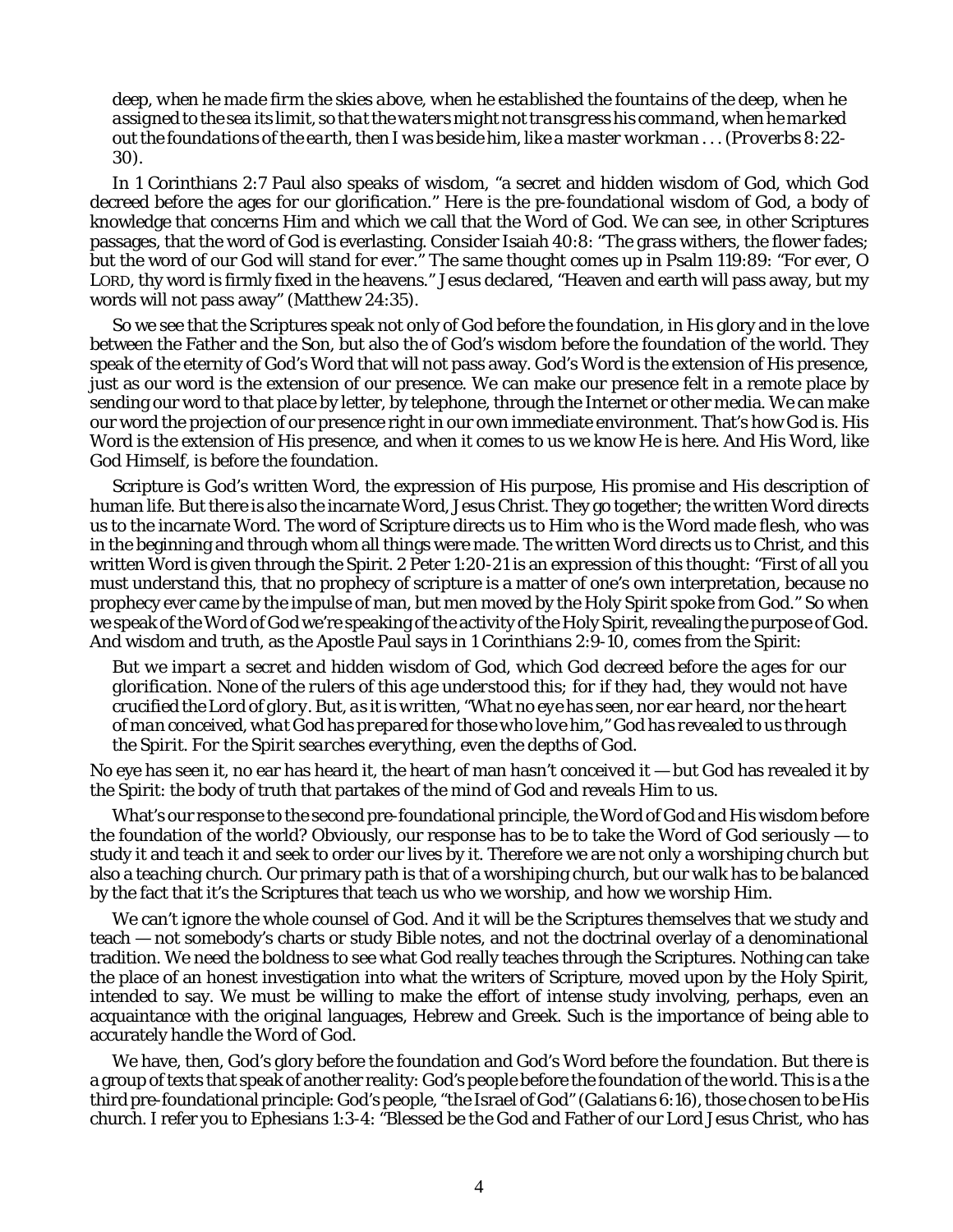blessed us in Christ with every spiritual blessing in the heavenly places, even as he chose us in him before the foundation of the world, that we should be holy and blameless before him."

Before the foundation are God the Father and Son, in their glory, and the wisdom and truth of the Word of God. But God's people are also before the foundation, chosen in the beloved — in Christ. This is expressed in Revelation 17:8, which refers to "the dwellers on earth whose names have not been written in the book of life from the foundation of the world." Again, Revelation 13:8mentions "every one whose name has not been written before the foundation of the world in the book of life of the Lamb that was slain." In older versions this is translated "the Lamb who was slain before the foundation," and I think there's a theological truth there. But the correct translation of the Greek is probably, "Everyone whose name has not been written from the foundation of the world in the book of life of the Lamb." Now if there are some whose name was *not written*, then there are some whose name *has been written* in the book of life before the foundation. God has chosen and called a people before the foundation, so the existence of God's people itself is one of the pre-foundational principles.

Paul alludes to this in Romans 8:29-31 when he speaks about predestination:

*For those whom he foreknew he also predestined to be conformed to the image of his Son, in order that he might be the first-born among many brethren. And those whom he predestined he also called; and those whom he called he also justified; and those whom he justified he also glorified. What then shall we say to this? If God is for us, who is against us?*

We don't need to get into a discussion of predestination, because the principal truth here is that God ordained, before the foundation, that there should be *a people* chosen in the beloved. And I believe God chose the people, and you and I choose whether or not to belong to that people! So we don't need to get hung up on what predestination means. It just means that God, before the foundation of the world, has chosen that there should be a people with whom He would enter into a relationship through Christ.

In Matt. 25:34 Jesus says, speaking about the judgment, "Then the King will say to those at his right hand, 'Come, O blessed of my Father, inherit the kingdom prepared for you from the foundation of the world.'" There is a kingdom, an administration of God's relationship with his people and with his creation, that God has prepared before the foundation of the world. And another word for the kingdom — if you study the Scriptures in their entirety — is the *covenant*, the relationship that we have with God our Father and King. We may say, then, that God's covenant with his people whom he has chosen in Jesus Christ is one of the pre-foundational principles. As Psalm 111:9 states, "He has commanded his covenant for ever."

What's our response to this? In a third place, we're a *covenanted church*. We're a church that functions as a people together — not as a pastor deciding we're going to do this or that, not as a closeted board of elders that make all the decisions while everybody else stands around the edges. We're a body that mutually shares the responsibility not only for the support of the church but also for its direction in certain critical areas. The apostles functioned this way. The early church may have had leaders who summed up the proceedings, but in the last analysis the summation was this: "For it has seemed good to the Holy Spirit and to us . . ." (Acts 15:28). There was a covenanted structure of decision making, and that's how we operate in this congregation, whether it comes to selecting officers or appointing people to carry out various ministry tasks, such as teaching the children. Those with a burden, and a gift, for a particular area of ministry we regard as those whom the Holy Spirit has called, unless further insight or subsequent events rule to the contrary. If something happens that necessitates a change, I think all of us would agree that the pastor has to play a key role; the church isn't a free-for-all. But I like this covenanted structure, in which we share in the decision-making and the responsibility.

Another aspect of the covenanted nature of our church is that we're supposed to bear one another's burdens, including through prayer, in order to fulfill the "law of Christ" (Galatians 6:2). If anyone has a particular need other members can help to meet, we're covenanted to respond. For example, I'd be happy to find some time to help Bill repair that garage roof with the sagging beam. I would want to do it because I think that's the kind of thing that expresses what our church is about. And perhaps there'll be something that I'll need Bill to come and help me with, or another one of you. That sharing is part of what we have to move toward in our life as a covenanted body.

So we have these three pre-foundational principles. Some things are just so basic that we can forget them if we're not careful to articulate them from time to time: God in His glory before the foundation of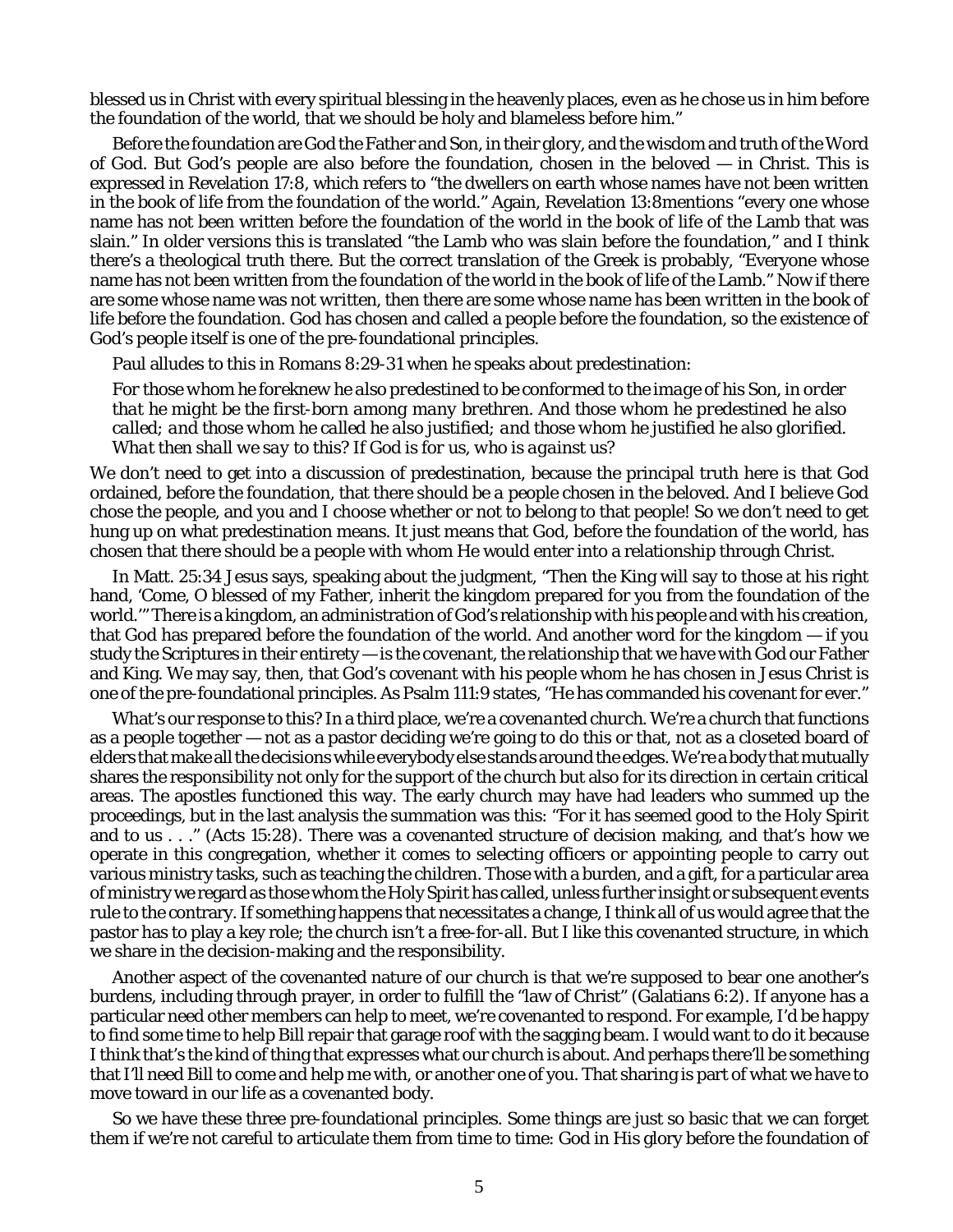the world — we're a *worshiping* church; God in his truth before the foundation of the world — we're a *teaching* church; and the people of God called before the foundation of the world in Jesus Christ — we're a *covenanted* church, a body in mutual relationship.

Now these foundational principles work together. They don't function in isolation one from another. In several Scripture passages we see the three principles functioning simultaneously because God Himself has put them into a package — interestingly enough, these three and not really any others. Look at John 4:23, the words of Jesus Christ to the woman in Samaria. He's speaking about worship here, but he says this: "But the hour is coming, and now is, when the true worshipers will worship the Father in spirit and truth, for such the Father seeks to worship him." If you have worship in spirit, you're talking about a worshiping church. If you have worship in truth, you're talking about a teaching church. And if you have God seeking people to worship him, you have a covenanted church. They're all here.

Look with me also at Colossians 3:15-16: "And let the peace of Christ rule in your hearts, to which indeed you were called in the one body. And be thankful. Let the word of Christ dwell in you richly, teach and admonish one another in all wisdom, and sing psalms and hymns and spiritual songs with thankfulness in your hearts to God." Do we have all three principles here? Yes. We have "the one body" to which we're called — the covenanted church. We have "the word of Christ [dwelling] in you richly" — the teaching church. And we have "[singing] psalms and hymns and spiritual songs with thankfulness in your hearts" — the worshiping church.

We could find a few other passages to express the combination of these three pre-foundational principles, but let me turn to Psalm 149, verse 1: "Praise the LORD! Sing to the LORD a new song, his praise in the assembly of the faithful!" Here's the worshiping church. Now skip to verse 5: "Let the faithful exult in glory; let them sing for joy . . ." Here again is the worshiping church, but here also is the covenanted church, "the faithful" — The Lord's *hasidim*, those whom God has called into His covenant and who are recognized as belonging to Him in a special way. Finally, verse 6: "Let the high praises of God be in their throats and two-edged swords in their hands . . ." What is the two-edged sword? It's "the sword of the Spirit, which is the word of God" (Ephesians 6:17), the weapon wielded by the teaching church.

These, then, are the three pre-foundational principles: the church at worship, the church proclaiming and teaching the Word of God, and the church bonded to the Lord and one another as a faithful community. Psalm 111, with which we began this message, also puts these three principles together; let me return to verses 7-10, where the Psalmist mentions three things that will endure forever.

*The works of his hands are faithful and just; all his precepts are trustworthy, they are established for ever and ever, to be performed with faithfulness and uprightness. He sent redemption to his people; he has commanded his covenant for ever. Holy and terrible is his name! The fear of the LORD is the beginning of wisdom; a good understanding have all those who practice it. His praise endures for ever!*

Three things endure: the Lord's precepts, the commandments and wisdom of His Word; His covenant with his faithful people; and His praise and worship.

Did the apostles understand the importance of linking these three pre-foundational principles? Yes, they did; turn with me to Act 2:42. After Peter's sermon on the day of Pentecost, thousands gathered and entered into the community of Christ — 3,000 souls, we're told. What did those people do after that first Christian sermon, when the church was born? "They devoted themselves to the apostles' teaching and fellowship, to the breaking of bread and the prayers." They were a teaching church, devoting themselves to the instruction of Christ's apostles. They were a covenanted church, sharing a common life of fellowship — the Greek *koinonia* is stronger than mere casual fellowship; it signifies a deep community symbolized in "breaking bread" together. And they were a worshiping church; the literal Greek says they devoted themselves not to prayer as such, but to *the prayers* — a more formal and corporate act of worship, for we read that they went daily to the Temple and were worshiping God there.